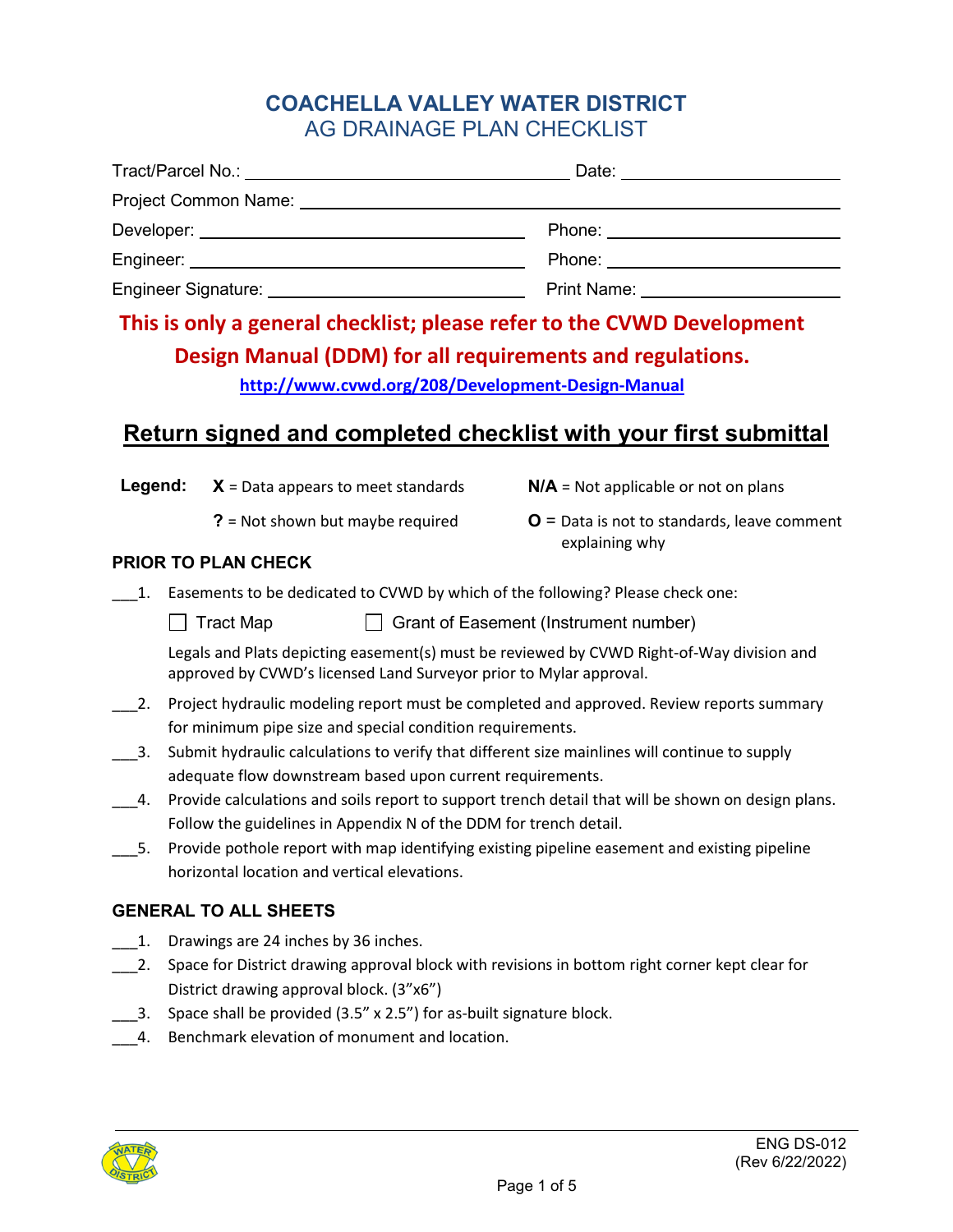- \_\_\_5. In lower right corner of title block, include type of plans, geographic data (quarter section, section, township and range), project city, county, state, tract/parcel number and project name. Information in title block shall match the project title that is centered on the top of the cover sheet.
- \_\_\_6. Engineer's/Consultant's data to include name, address, phone number, FAX number and email address.
- \_\_\_7. Include engineer's current/valid stamp. Stamp signature is required on mylars.
- \_\_\_8. Include page number (i.e. sheet 1 of 5) in large font in lower right corner.
- 9. Include Underground Service Alert (USA) with phone number 811.
- 10. Include benchmark elevation of monument and location.
- 11. Include basis of bearing.
- \_\_\_12. Show elevation conversion note (if applicable) "TO CONVERT TO NATIONAL GEODETIC VERTICAL DATUM OF 1929, SUBTRACT 500 FROM ALL ELEVATIONS SHOWN ON THESE PLANS."
- \_\_\_13. Include a note on drawings stating: "No permanent structures or trees within CVWD and/or USBR easements. CVWD will not be responsible for damage or replacement of any surface improvements, including but not limited to, decorative concrete, landscaping, curb, gutter, sidewalks, planters, gates and related improvements installed within CVWD and/or USBR easements."
- 14. Include north arrow on all plan views. North arrow should point up or to the right.
- 15. Include bar scale to match plan scale.
- \_\_\_16. Submit hydraulic calculations to verify that different size mainlines will continue to supply adequate flow downstream based upon current requirements.
- \_\_\_17. Call out all streets in project as public or private. On private streets, call out CVWD easements. Ex. "33' CVWD Easement".
- 18. Agricultural drain easements shall be a minimum of 20 feet wide up to 10 feet in depth. With depths greater than 10 feet the easement shall be the equivalent of two times the depth of the pipe. If walls are on both sides of agricultural drain pipeline, the width of the easement shall be triple the depth of the pipe for a larger easement.
- 19. All appurtenances must be within CVWD easement.
- \_\_\_20. Include the instrument number for any existing CVWD/USBR easements, or easements that the developer has to acquire for CVWD. Call out in plans and on cover sheet with reference index. If the easements are going to be dedicated to CVWD on the tract map, then call out in plans next to easement. See example easement table and callout.

| <b>EASEMENT REFERENCE TABLE</b> |                    |                                      |                   |  |
|---------------------------------|--------------------|--------------------------------------|-------------------|--|
| IEASEMENT                       | <b>PER</b>         | <b>INSTRUMENT NO.</b>                | IFACILITY TYPE    |  |
| <b>CVWD</b>                     | <b>TRACT 12345</b> | <b>BOOK XXX/PAGE XXX SEWER/WATER</b> |                   |  |
| <b>USBR</b>                     | IINSTRUMENT NO.    | XXXX-XXXXX                           | <b>IRRIGATION</b> |  |

a) Table and callout:

 $\boxed{1}$  SEE EASEMENT TABLE

b) For public streets call out easement in favor of CVWD and city or county. Ex. "33' wide (city or county) PUE and CVWD Easement."

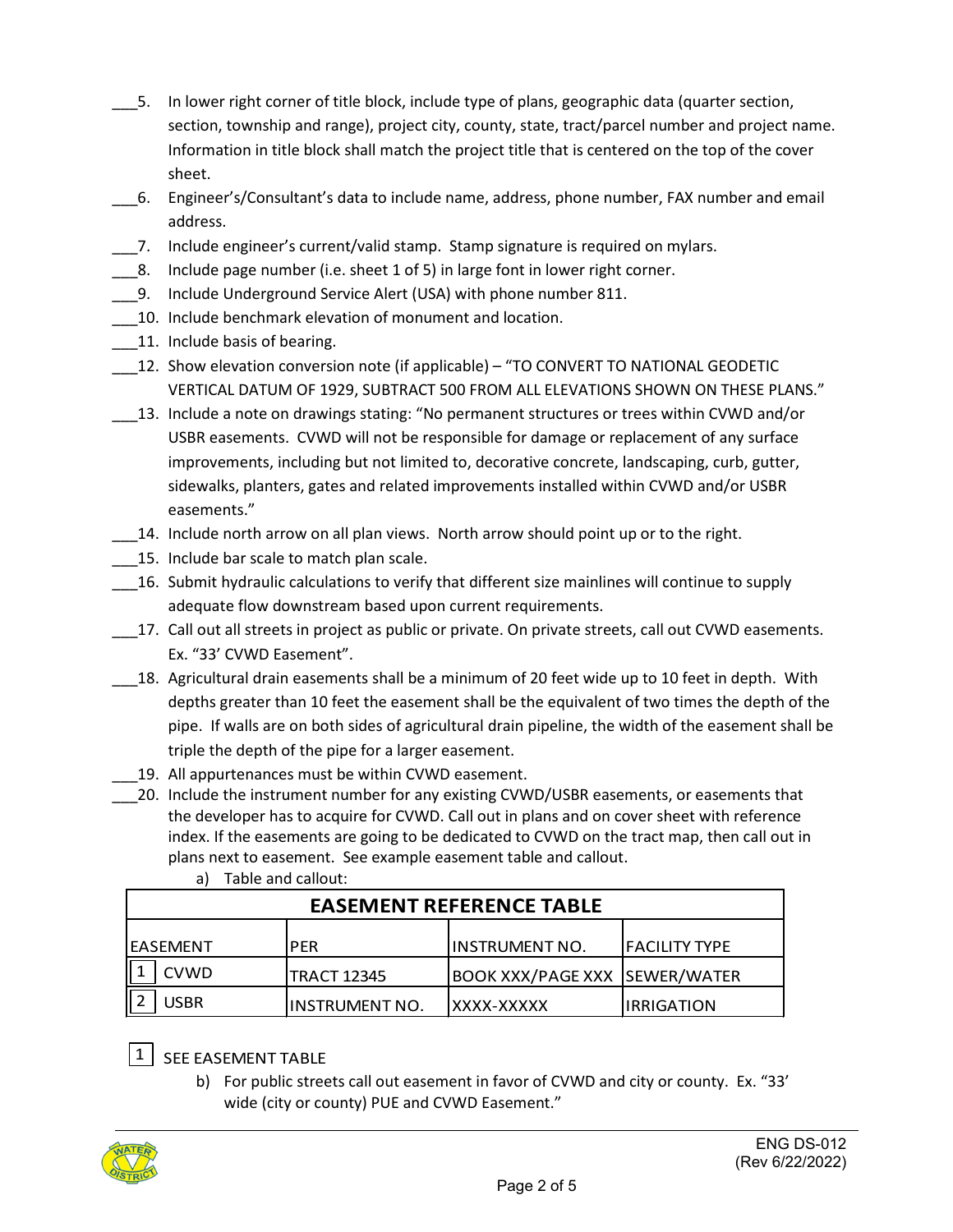**\*NOTE: Engineer please initial by all areas on checklist that are not to standard, indicating corrections have been made to plans.**

Comments:

## **COVER/TITLE SHEET**

- \_\_\_1. Show project title centered on top of page in large font listing: type of plans, (quarter section, section, township and range), project city, county, state, tract number and project name. NOTE: **REPLACEMENT** projects are within an existing easement while a **RELOCATION** projects are outside of existing easements.
- \_\_\_2. Include a vicinity map showing the general area with cross streets labeled. Scale between 1 inch = 1,000 feet and 1 inch = 5,000 feet. Not to Scale (NTS) is also acceptable as long as it is listed. Map needs to show section lines and section numbers on all sides and adjacent tract numbers.
- \_\_\_3. Include an index map showing the overall project including all existing and proposed domestic water, sewer, irrigation and drainage systems with materials and sizes including above ground appurtenances. Show all 1/4 & 1/16 section lines, section numbers, manhole numbers and APNs. Bar scale shall be between 1 inch = 200 feet and 1 inch = 500 feet. No TOPO elevation lines are allowed on drawings.
- \_\_\_4. Include a typical street cross section showing all existing and proposed domestic water mains, sewer mains, irrigation mains and drainage systems for each street with depths and separation. Show curbs, sidewalks, walls, catch basins, all dry utilities and right-of-ways. Must be to scale!
- \_\_\_5. List quantities of materials with construction notes for the entire project. List items as "Furnish and install".
- \_\_\_6. Show symbol legend showing all baffles, valves, meters, irrigation lateral mainlines, and all wet and dry utilities with appurtenances and 1/4 & 1/16 section lines.
- \_\_\_7. Show abbreviations used on drawing listed in tabular form.
- 8. Space for General Ag Drain Notes and CVWD signature block. 8  $\frac{1}{2}$ " clear down the right side.
- \_\_\_9. Space for Special Construction Notes to contractor is permissible. Plans need to be exclusive to CVWD approval only for signatures.
- \_\_\_10. Show owner's/developer's name, address, phone number, FAX number, email address and contact person.
- \_\_\_11. Show USBR and CVWD Reference drawing and easement documents listed out in table format.
- \_\_\_12. Show Recorded Tract or Parcel Map information: Instrument No., Recording Date, Map Book No., and Page No.
- \_\_\_13. Include the trench detail(s). Follow guidelines in Appendix N of Development Design Manual for trench detail requirements. Provide calculations and soils report to support trench design
- 14. List sheet index in tabular form.
- \_\_\_15. List utility contacts in tabular form with name, address and phone number.

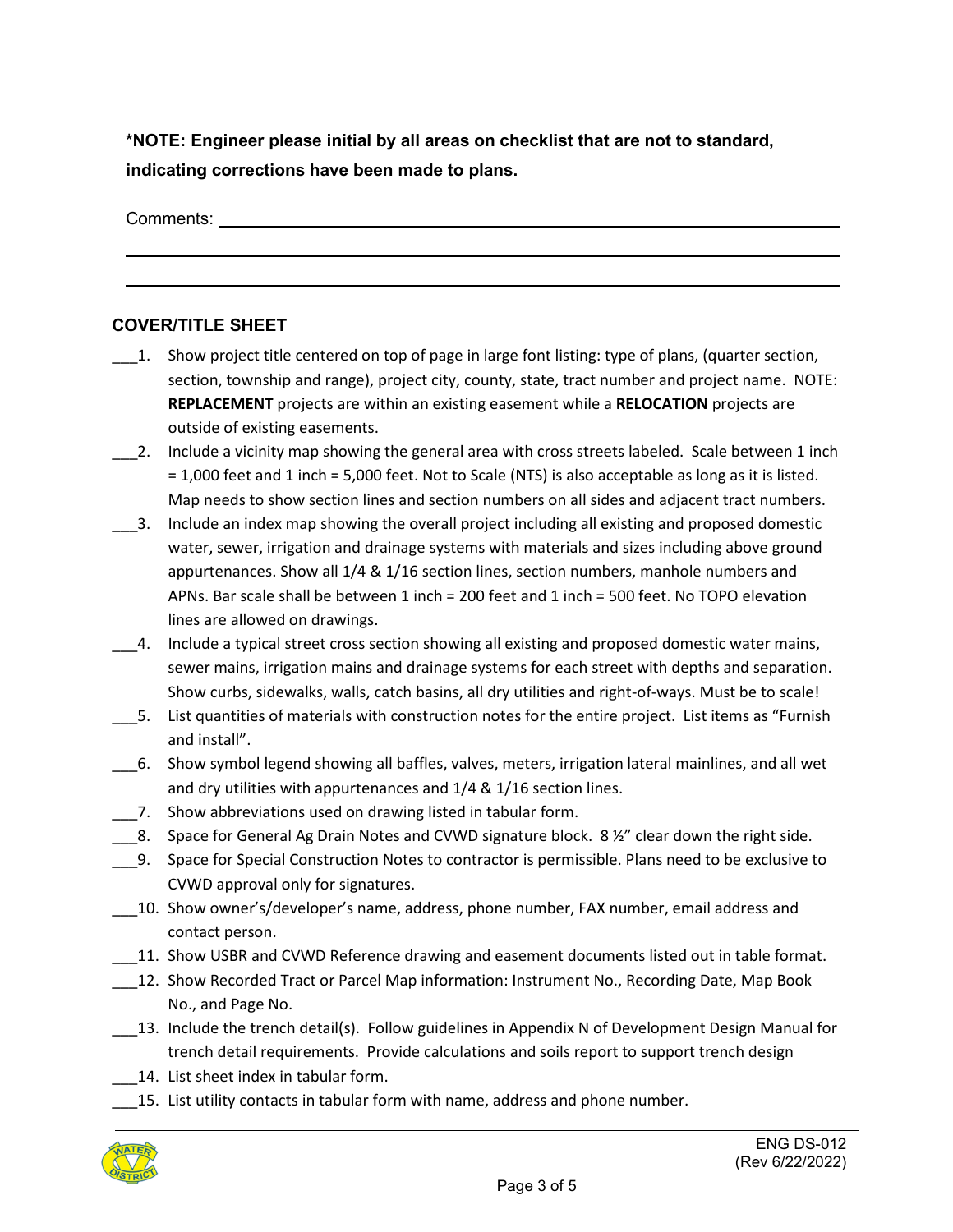\_\_\_16. Manhole index showing manhole number, manhole size, sheet number, street name and station number.

Comments:

### **PLANS – PLAN VIEW**

- \_\_\_1. Call out separate details view show how the proposed connection will be made to the existing agricultural drain. **Must show existing stationing, elevation and drawing number to verify connection depth**. Stationing can continue with prior drawing stationing or can start at with STA 10+00.
- 2. Scale 1 inch = 20 feet or 1 inch = 40 feet (Preferred). The preference is that the plans are legible. If the smaller scale facilitates improved legibility, then please use. CVWD reserves the right to require a scale that complies.
- \_\_\_3. Include pipeline tangent data to include bearing, length and sheets.
- \_\_\_4. New stationing stationing shall start at 10+00. Call out 100 foot stationing along new mainline with 50-foot ticks. All pipeline appurtenances shall be stationed and labeled with size and material in both plan and profile.
- \_\_\_5. Call out centerline of road versus section line. Show dimensions off the centerline to all wet and dry utilities, curbs and easements.
- \_\_\_6. Call out existing and proposed edge of pavement, curb and gutter, sidewalks and walls.
- \_\_\_7. Call out all existing and proposed sewer laterals, sewer/drainage manholes, water services, valves, fire hydrants, air/vac units, storm drain/catch basins and pipelines, irrigation baffles, irrigation standpipes, division boxes and irrigation meters and their respective sizes with drawing number reference. Call out all proposed and existing wet and dry utilities in general area, especially IID/SCE. Also, any dry utilities that will encroach on a CVWD/USBR easement.
- \_\_\_8. Call out location of existing and proposed structures, trees, retention basins, curbs and gutters, walls, islands, guardhouses and decorative concrete, etc., in the general area.
- \_\_\_9. Call out right-of-way from center line of road or section line.
- 10. Call out lot lines and lot numbers. Show driveways or entrance ways if known.
- 11. Call out street names or line reference.
- 12. If pipeline continues on the next sheet call out match line with stationing on both sheets list corresponding sheet number. Make sure the match line is clearly identified on plan view.
- 13. Call out a separate detail for special construction (i.e. siphons, pipeline crossings) not shown on profile view showing depths and separation.
- \_\_\_14. All standard HDPE agricultural drainage shall be 12, 18, 24, 30 & 36 inches in diameter.
- \_\_\_15. Minimum horizontal distance between agricultural drainage and sewer pipelines 10 feet. Outside to outside.
- \_\_\_16. Minimum horizontal distance between agricultural drainage and domestic water mainlines is 10 feet. Outside to outside.